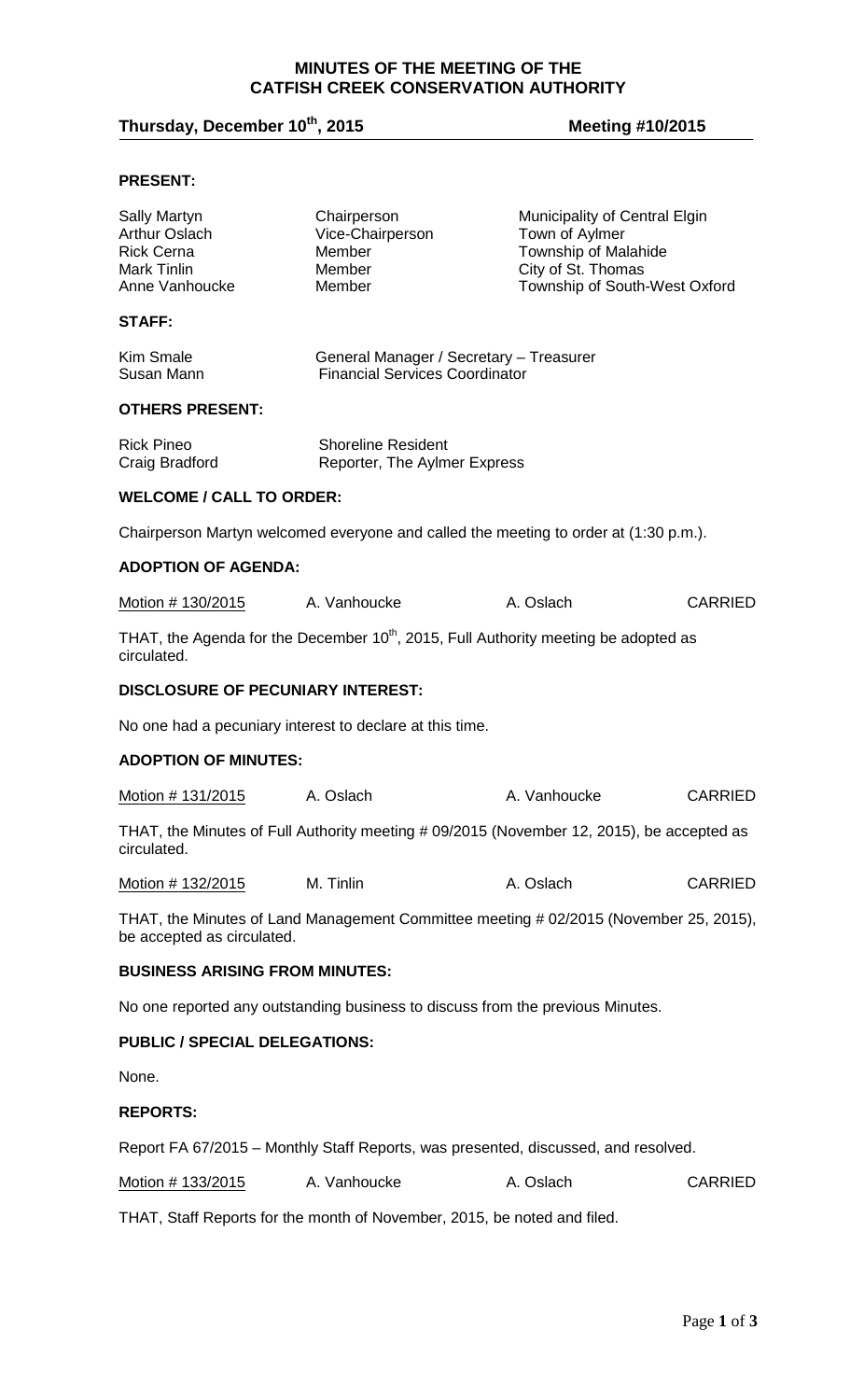| discussed, and resolved.                                                                             | Report FA 68/2015 – November Summary of Revenue and Expenditures, was presented,                                                                                       |              |                |  |
|------------------------------------------------------------------------------------------------------|------------------------------------------------------------------------------------------------------------------------------------------------------------------------|--------------|----------------|--|
| Motion # 134/2015                                                                                    | M. Tinlin                                                                                                                                                              | A. Vanhoucke | <b>CARRIED</b> |  |
| THAT, Report FA 68/2015, be noted and filed.                                                         |                                                                                                                                                                        |              |                |  |
|                                                                                                      | Report FA 69/2015 - Accounts Payable, was presented, discussed, and resolved.                                                                                          |              |                |  |
|                                                                                                      | The Financial Services Coordinator circulated a revised Accounts Payable Report which<br>included an additional list of Cheques # 26005-26017.                         |              |                |  |
| <u>Motion # 135/2015</u>                                                                             | A. Oslach                                                                                                                                                              | M. Tinlin    | <b>CARRIED</b> |  |
| Report FA 69/2015.                                                                                   | THAT, Accounts Payable totaling \$153,097.27, be approved for payment as amended in                                                                                    |              |                |  |
| resolved.                                                                                            | Report FA 70/2015 – Proposed 2016 Meeting Schedule, was presented, discussed, and                                                                                      |              |                |  |
| Motion # 136/2015                                                                                    | A. Vanhoucke                                                                                                                                                           | A. Oslach    | <b>CARRIED</b> |  |
| 70/2015.                                                                                             | THAT, the Full Authority approve the 2016 Meeting Date Schedule as outlined in Report FA                                                                               |              |                |  |
|                                                                                                      | Report FA 71/2015 – Ice Breaking Quotations, was presented, discussed, and resolved.                                                                                   |              |                |  |
| Motion # 137/2015                                                                                    | A. Oslach                                                                                                                                                              | A. Vanhoucke | <b>CARRIED</b> |  |
|                                                                                                      | THAT, the Catfish Creek Conservation Authority forward the Quotations for Ice Breaking<br>Services to the Township of Malahide for Council's review and consideration. |              |                |  |
| Report FA 72/2015 – Conservation Ontario Council Meeting, was presented, discussed, and<br>resolved. |                                                                                                                                                                        |              |                |  |
| Motion # 138/2015                                                                                    | R. Cerna                                                                                                                                                               | A. Vanhoucke | <b>CARRIED</b> |  |
|                                                                                                      | THAT, Report FA 72/2015, be received as information at this time.                                                                                                      |              |                |  |
| Report FA 73/2015 - Year End Motions, was presented, discussed, and resolved.                        |                                                                                                                                                                        |              |                |  |
| Motion # 139/2015                                                                                    | R. Cerna                                                                                                                                                               | A. Oslach    | CARRIED        |  |
|                                                                                                      | THAT, the Full Authority approve the list of Year-End Motions contained in Report FA 73/2015.                                                                          |              |                |  |
|                                                                                                      | Report FA 74/2015 – Carolinian Forest Festival, was presented, discussed, and resolved.                                                                                |              |                |  |
| Motion # 140/2015                                                                                    | A. Oslach                                                                                                                                                              | A. Vanhoucke | <b>CARRIED</b> |  |
| THAT, Report FA 74/2015, be received as information at this time.                                    |                                                                                                                                                                        |              |                |  |
|                                                                                                      | <b>GENERAL MANAGER / SECRETARY-TREASURER'S REPORT:</b>                                                                                                                 |              |                |  |
| Ducks Unlimited Media Day:<br>a)                                                                     |                                                                                                                                                                        |              |                |  |

On November 24<sup>th</sup>, 2015, Ducks Unlimited Canada hosted a Media Day to recognize local volunteers and organizations like the CCCA for their contributions to the \$60,000.00 rebuild of the wetland infrastructure at the Calton Swamp Wildlife Management Area. The General Manager / Secretary-Treasurer circulated some background information about the site along with a map showing the locations of other Ducks Unlimited projects in the Aylmer vicinity.

b) Christmas Spirit Walk:

The Annual Christmas Spirit Walk was held at the Springwater Conservation Area on December  $5<sup>th</sup>$ , 2015. Over 1,000 people attended the event from as far away as Burlington. Volunteers and staff indicted that this was by far the largest turnout since the event began some 29 years ago in 1986.